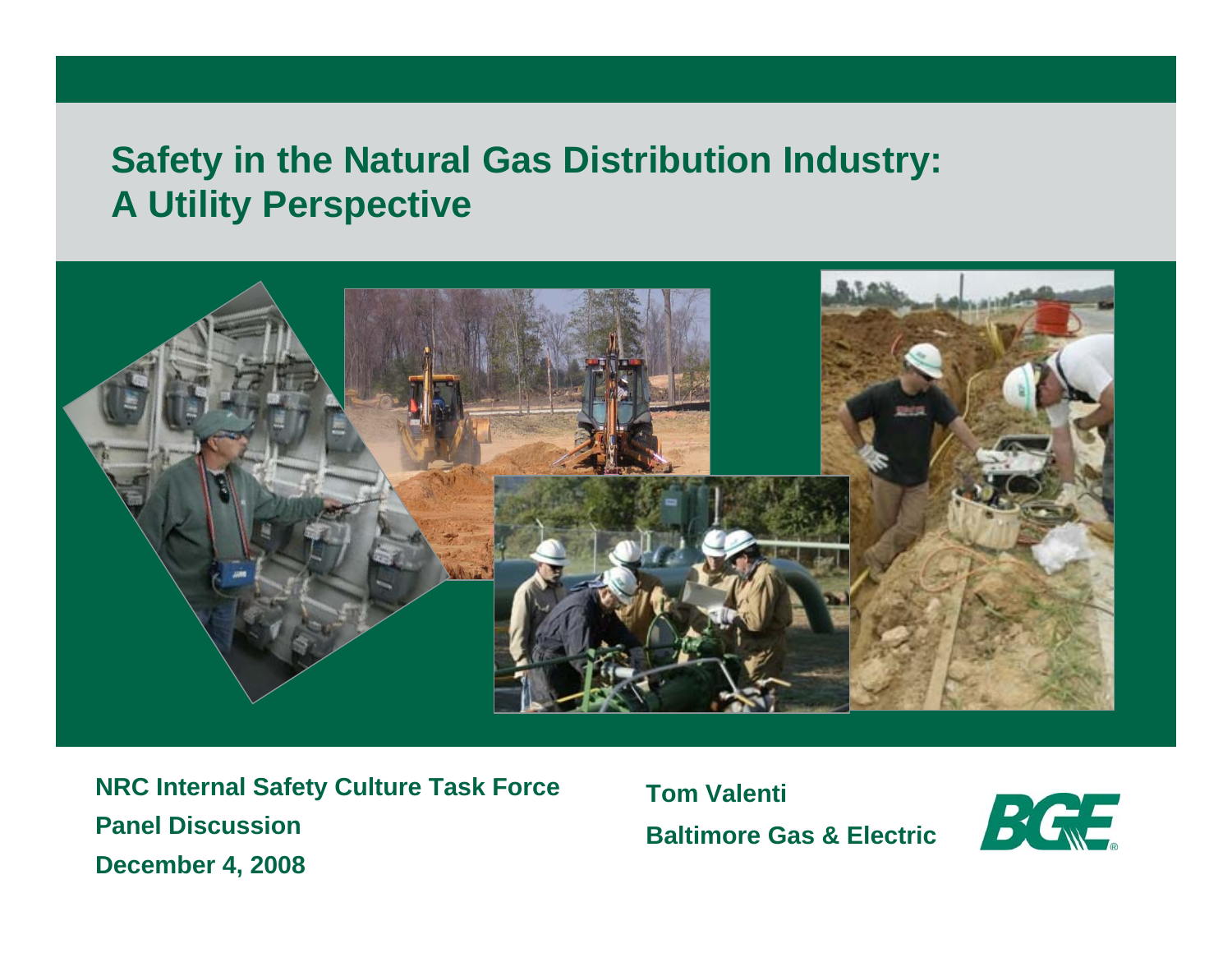## **Natural Gas Distribution Industry Facts**

- Natural gas comprises nearly one-fourth (23%) of U.S. energy use (22.4 TCF)
- 20% growth by 2030 projected
- The natural gas industry serves 63 million households and more than 5 million commercial enterprises
- 2.2 million miles of pipeline
	- 1.9 million miles distribution
	- 300 thousand miles transmission
- Over 200 gas local distributors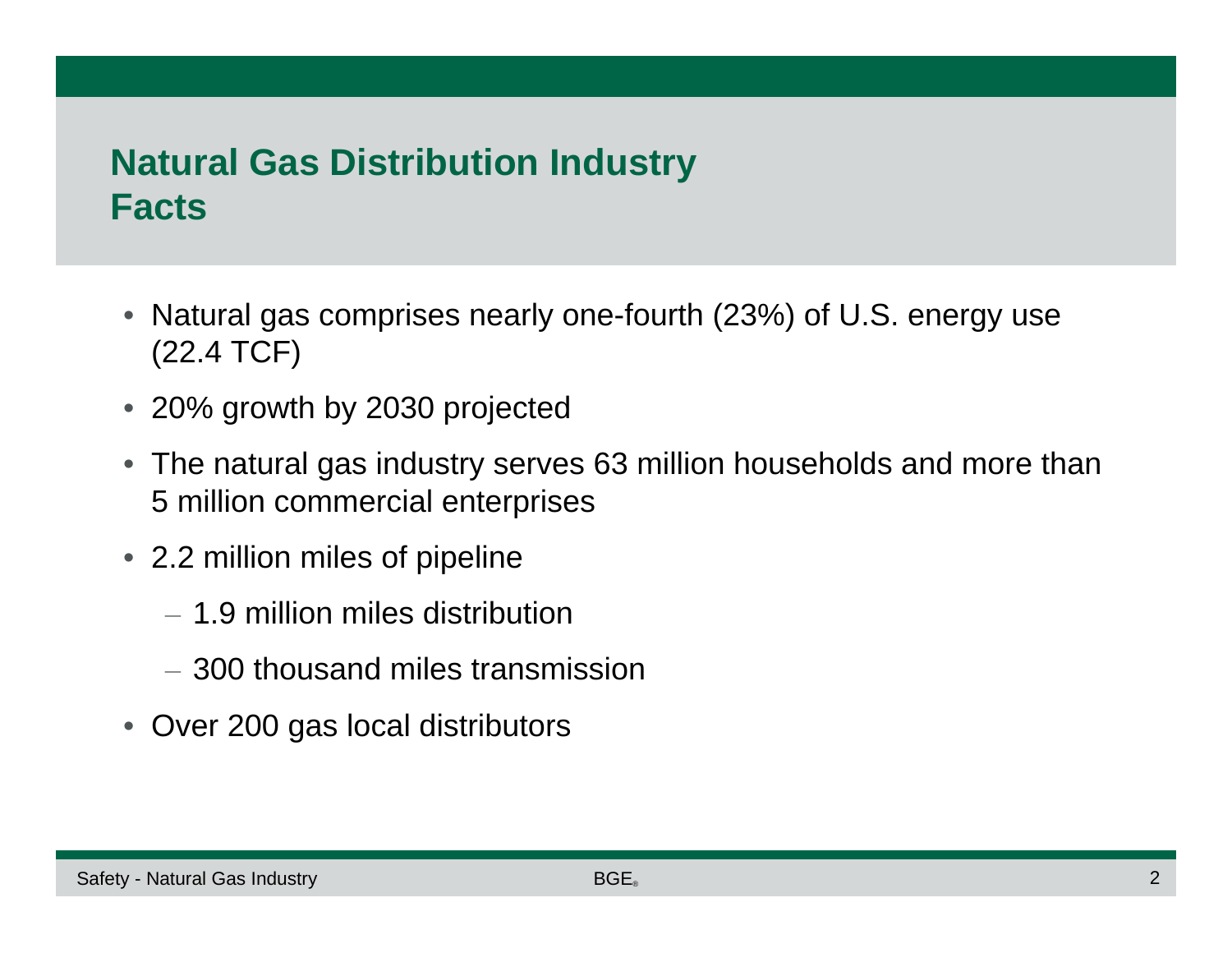# **Natural Gas Distribution Industry Safety Sectors**

- Public/Pipeline Safety
	- Integrity of the pipeline infrastructure (keep the gas in the pipe)
		- · Design/construct
		- **Operate**
		- · Maintain
	- Damage prevention
	- Emergency response (pipeline incidents)
- Customer Safety
	- Safety "behind the meter" (customer-owned equipment and appliances)
	- Education/awareness
	- Emergency response (customer calls)
- Employee/Contractor Safety
	- Traditional "industrial safety" approach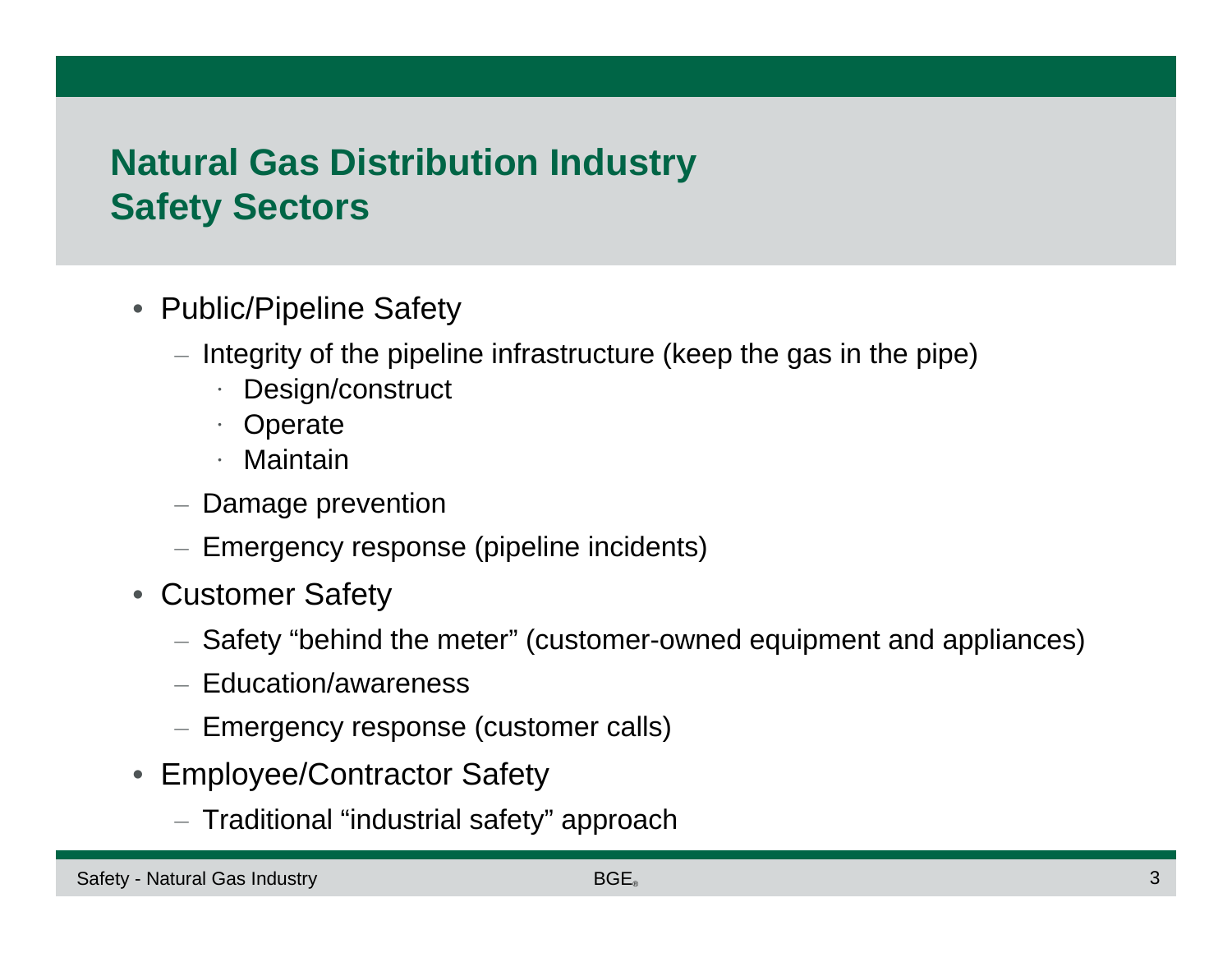# **Natural Gas Distribution Industry Regulatory Environment**

- Gas Transmission and Distribution is Highly Regulated
	- U.S. Department of Transportation > Pipeline and Hazardous Material Administration > Office of Pipeline Safety
	- State agencies
	- Active inspection/enforcement
- Pipeline Safety Regulations
	- 49CFR Parts 191,192, 193 (for LNG operators)
	- State regulations
- Increased regulatory development in the last decade
	- Operator Qualification (OQ) 2002
	- Transmission Integrity Management (TIMP) 2004
	- Distribution Integrity Management (DIMP) 2009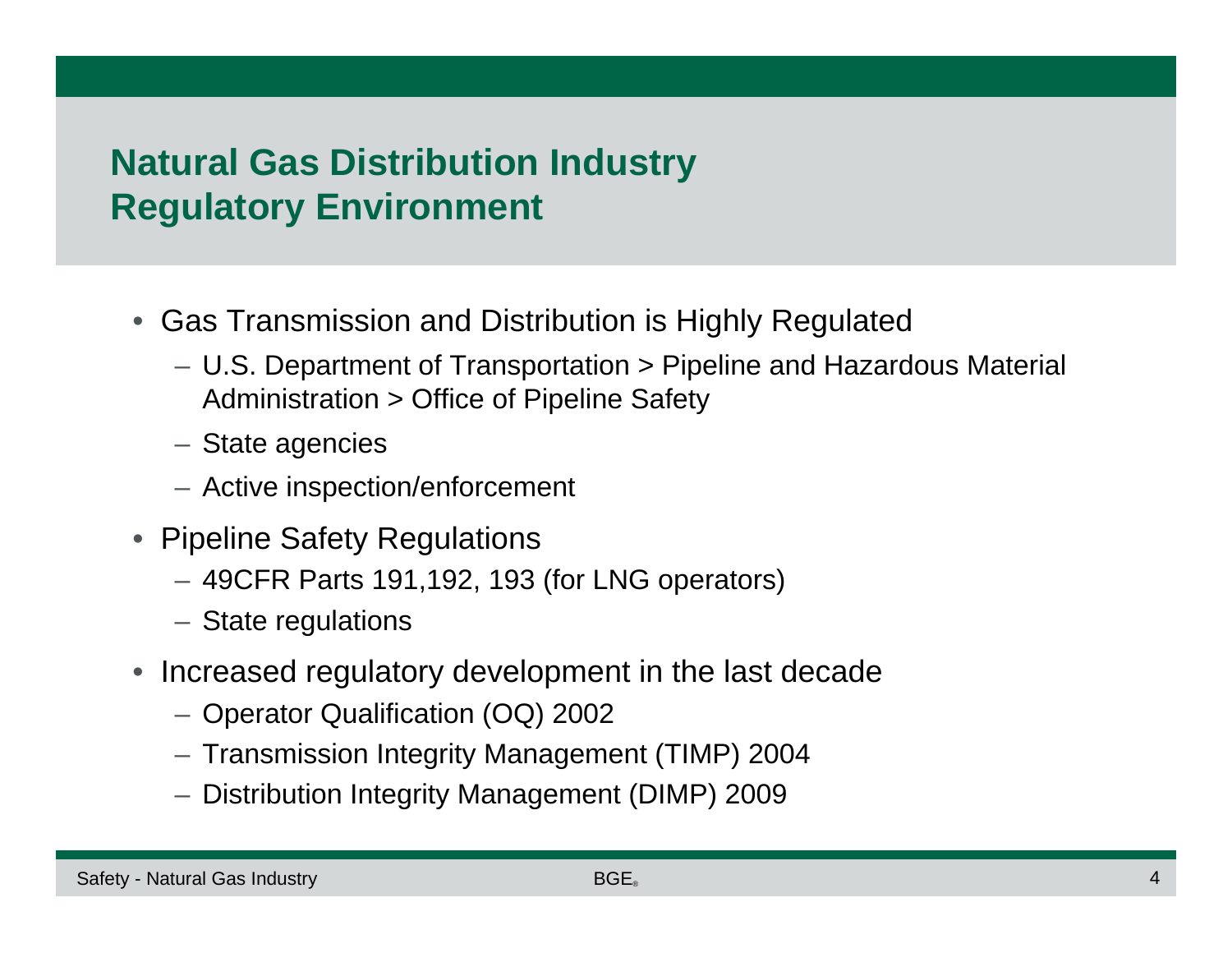## **Natural Gas Distribution Industry Safety Performance**

Pipelines are the safest transportation sector

*Source: U.S. DOT Bureau of Transportation Statistics*

| <b>Transportation Fatalities (2006)</b> |        |  |  |  |  |  |
|-----------------------------------------|--------|--|--|--|--|--|
| <b>Highway</b>                          | 42,642 |  |  |  |  |  |
| Rail                                    | 911    |  |  |  |  |  |
| Waterborne                              | 797    |  |  |  |  |  |
| Air                                     | 766    |  |  |  |  |  |
| <b>Transit</b>                          | 213    |  |  |  |  |  |
| Pipeline                                |        |  |  |  |  |  |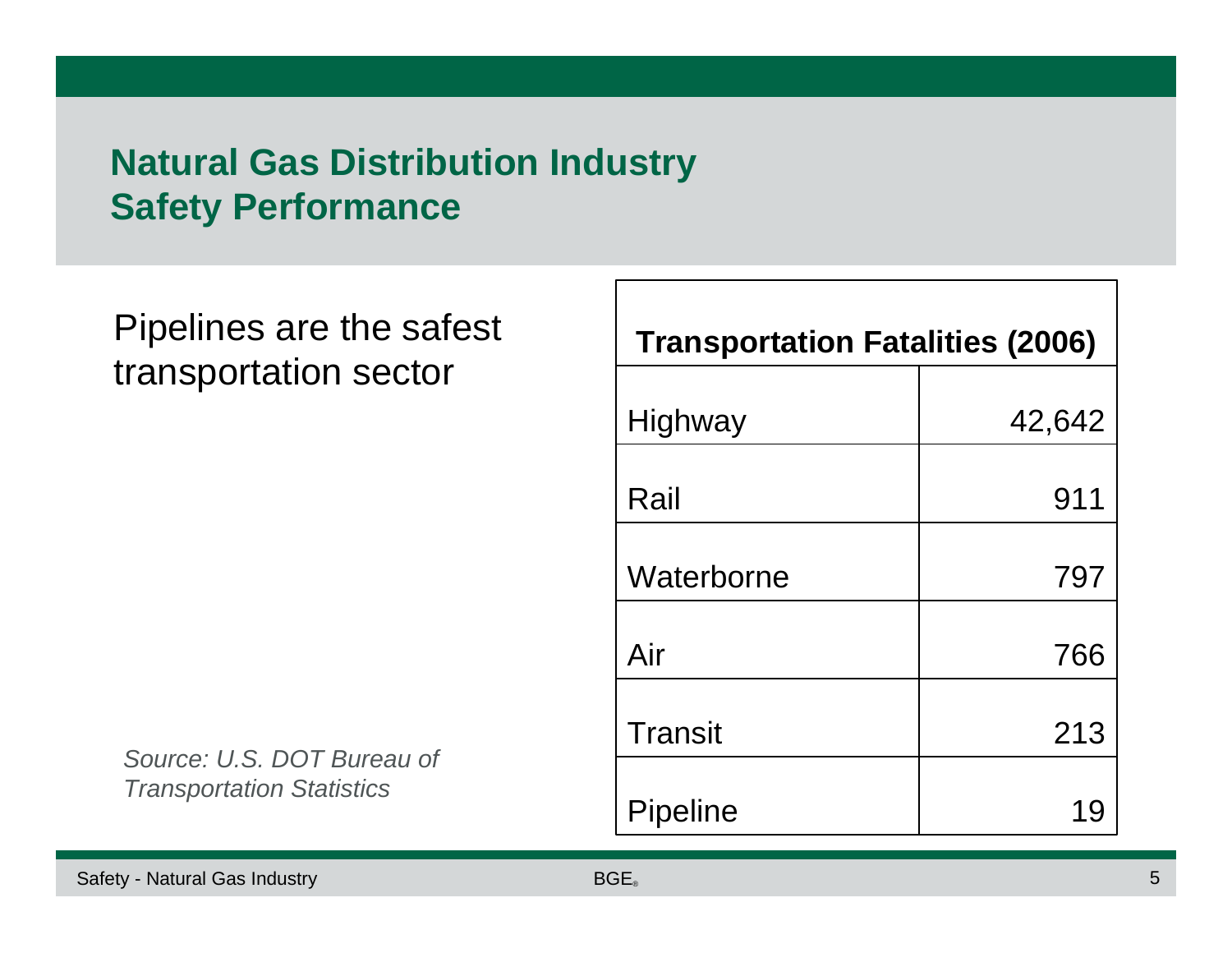#### **Natural Gas Distribution Industry Safety Performance**

Gas distribution pipeline safety performance on an improving trend

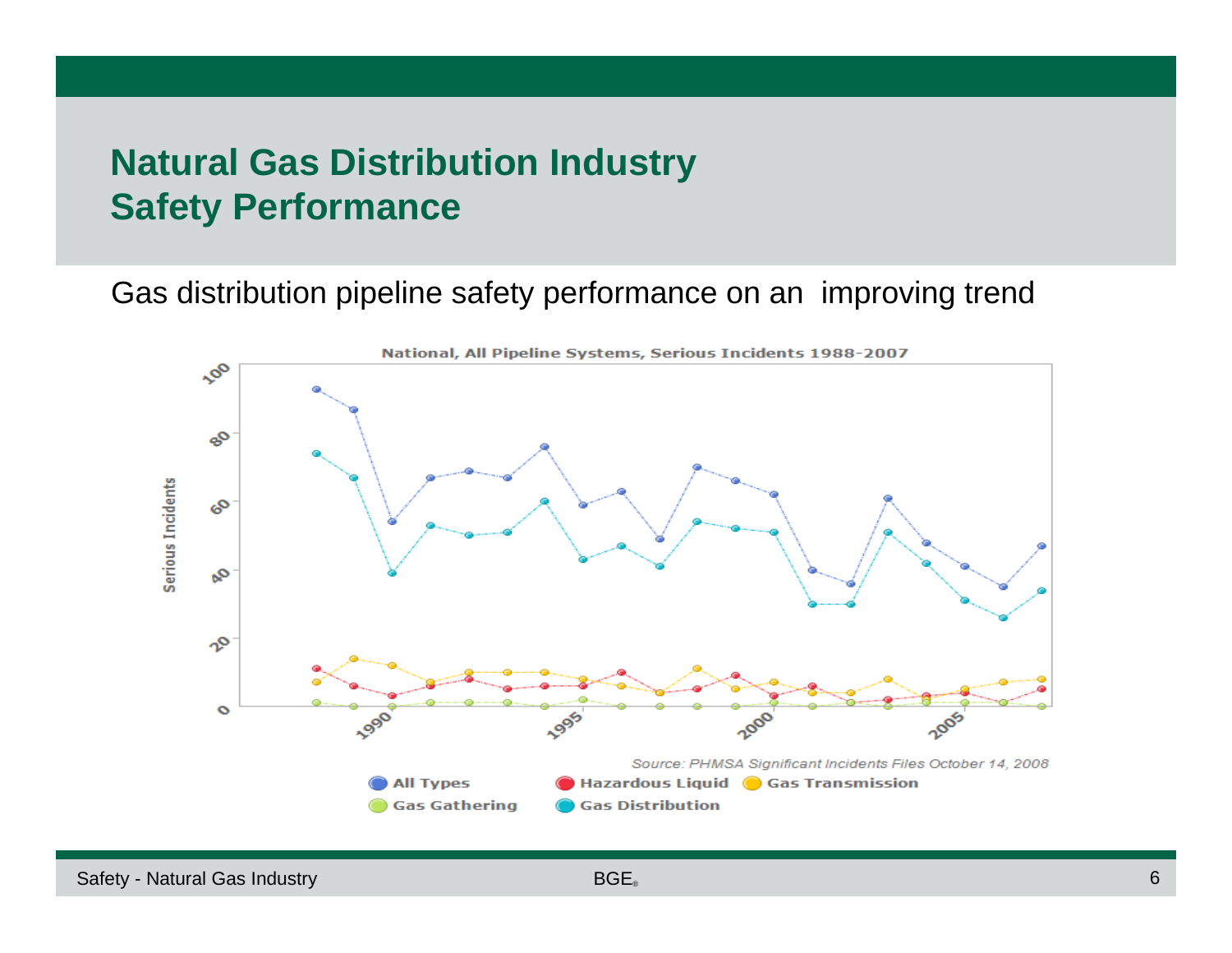## **Natural Gas Distribution Industry Safety Performance**

Natural gas distribution industry employee safety record is similar to other utility industry sectors (except nuclear!), a little better than construction and manufacturing

4.7 *Source: U.S. Bureau of Labor Statistics*

| <b>OSHA Recordable Rates (2007)</b> |     |  |  |  |  |
|-------------------------------------|-----|--|--|--|--|
| <b>All Industries</b>               | 4.2 |  |  |  |  |
| Manufacturing                       | 5.6 |  |  |  |  |
| Construction                        | 5.4 |  |  |  |  |
| <b>Nuclear Power Generation</b>     | 0.9 |  |  |  |  |
| <b>Other Power Generation</b>       | 4.7 |  |  |  |  |
| Electric Transmission &             |     |  |  |  |  |
| <b>Distribution</b>                 | 4.9 |  |  |  |  |
| <b>Water Distribution</b>           | 6.0 |  |  |  |  |
| <b>Gas Distribution</b>             | 47  |  |  |  |  |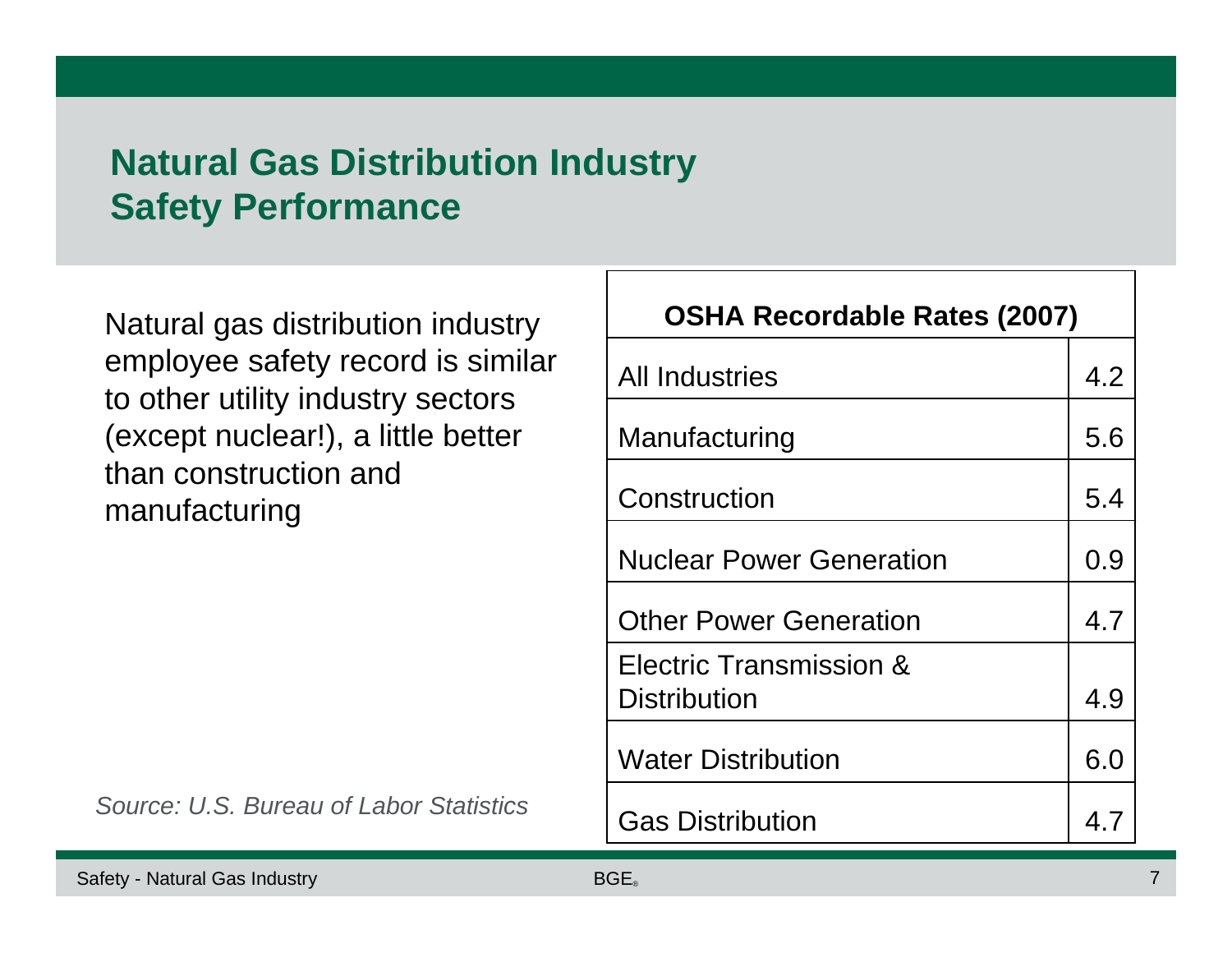## **Natural Gas Distribution Industry Safety Environment, Culture, Challenges**

- • Public/Pipeline Safety
	- Assets/facilities dispersed in uncontrolled environment
	- Long-lived assets (legacy materials/construction)
	- Prescriptive regulation (TIMP) vs. risk based approach (DIMP)
	- Most gas pipeline incidents are caused by third-party damage and outside forces



Source: PHMSA Significant Incidents Files October 14, 2008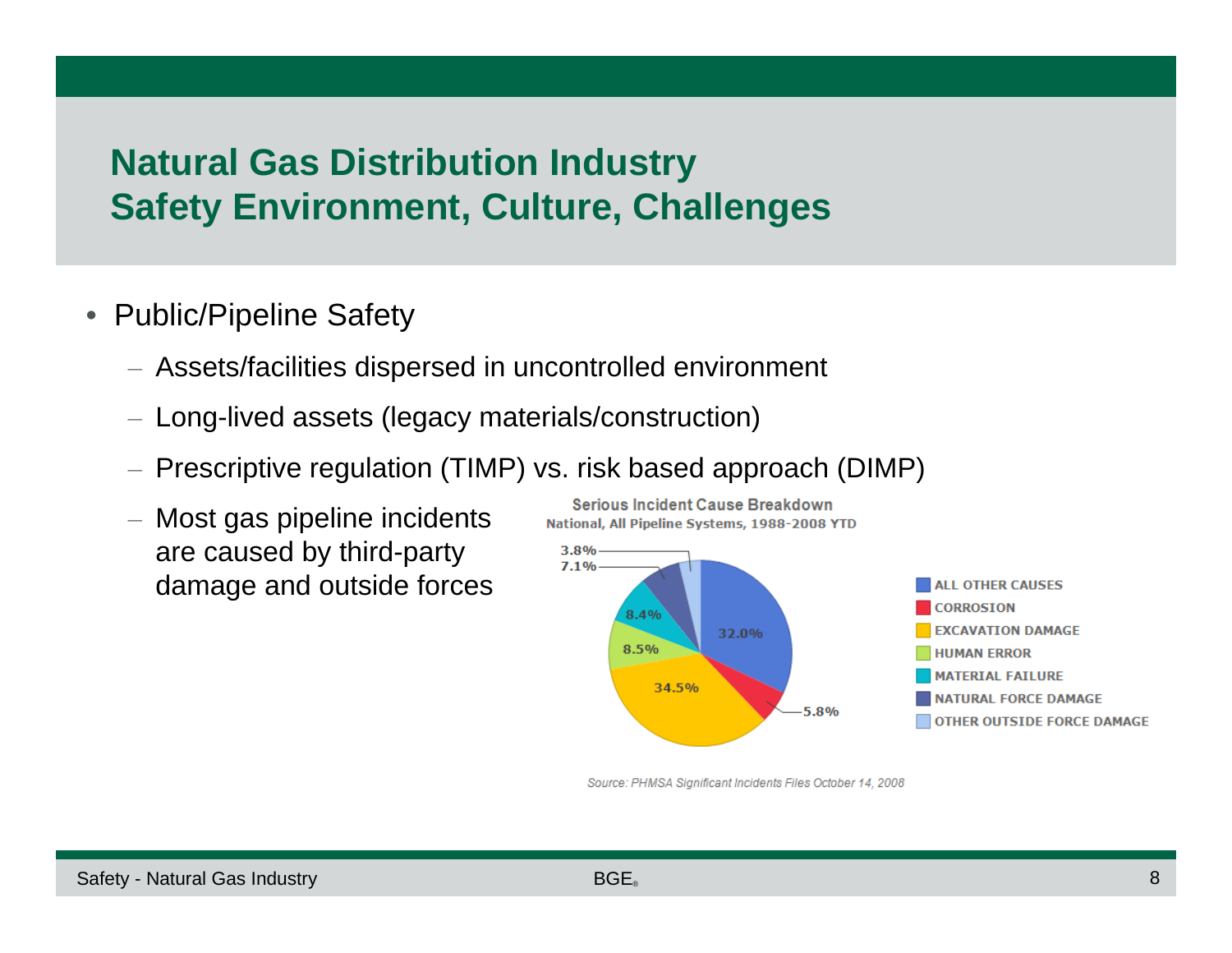# **Natural Gas Distribution Industry Safety Environment, Culture, Challenges**

- $\bullet$  Customer Safety
	- A unique responsibility: promoting safety/responding to problems on assets owned by and controlled by others!
	- Gas operator responsibilities:
		- · Public awareness/education
		- · "Respond and make safe" 24/7/365
	- Employees make public/customer safety decisions on the spot
		- ·Assessing and grading leaks
		- ·Stay vs. evacuate





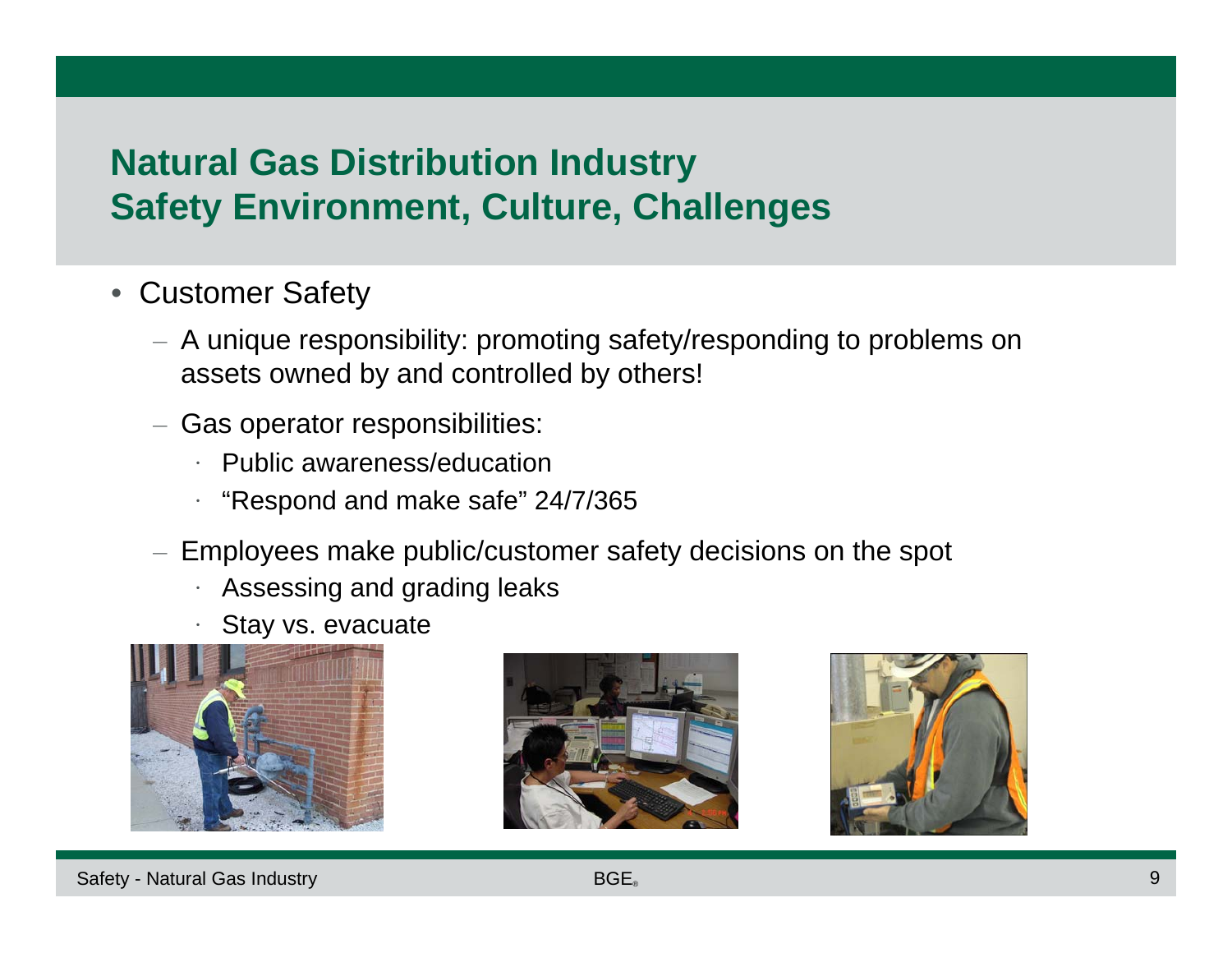# **Natural Gas Distribution Industry Safety Environment, Culture, Challenges**

- • Employee/Contractor Safety
	- − Uncontrolled environment
		- ·Outdoor exposure: weather/environmental
		- ·Customer premises: unsafe stairs, bad dogs
	- − Driving
	- − Job hazard exposures
		- · Excavation
		- · Work zone safety (working on or near roadways)
		- ·Live gas operations
	- − Emergency response mindset

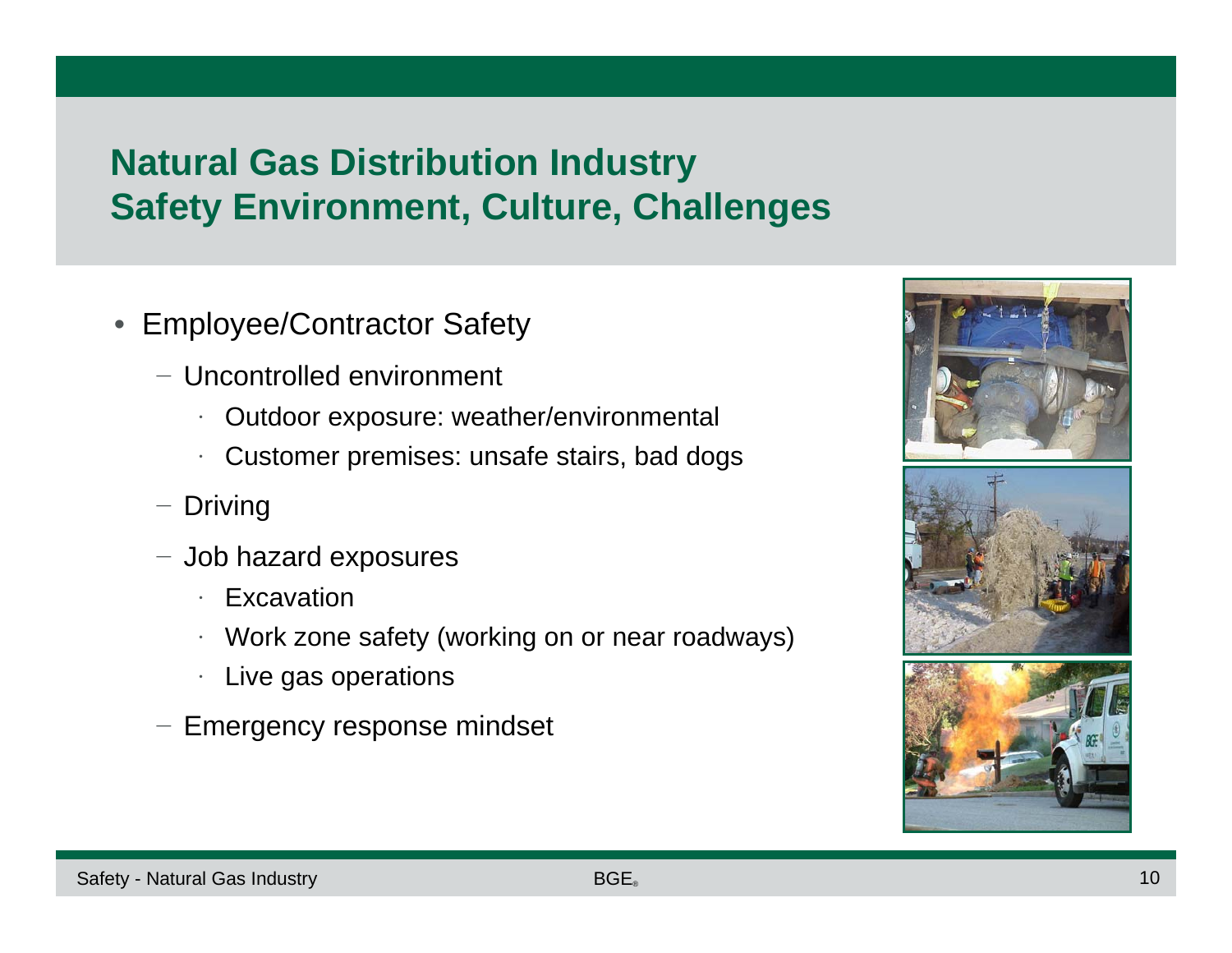# **BGECompany Overview**

- An Affiliate of Constellation Energy
- •Electric and Gas Distribution
- Serves Central Maryland
	- 1.2 million electric customers
	- 630 thousand gas customers
- $\bullet$ 3300 Employees
- • Gas Infrastructure:
	- $-$  > 6,600 miles of main
	- $-$  >475,000 service lines
	- $-$  9 gate stations connected to 3 interstate pipeline systems
	- 3 peak shaving plants (2 LNG, 1 propane/air)

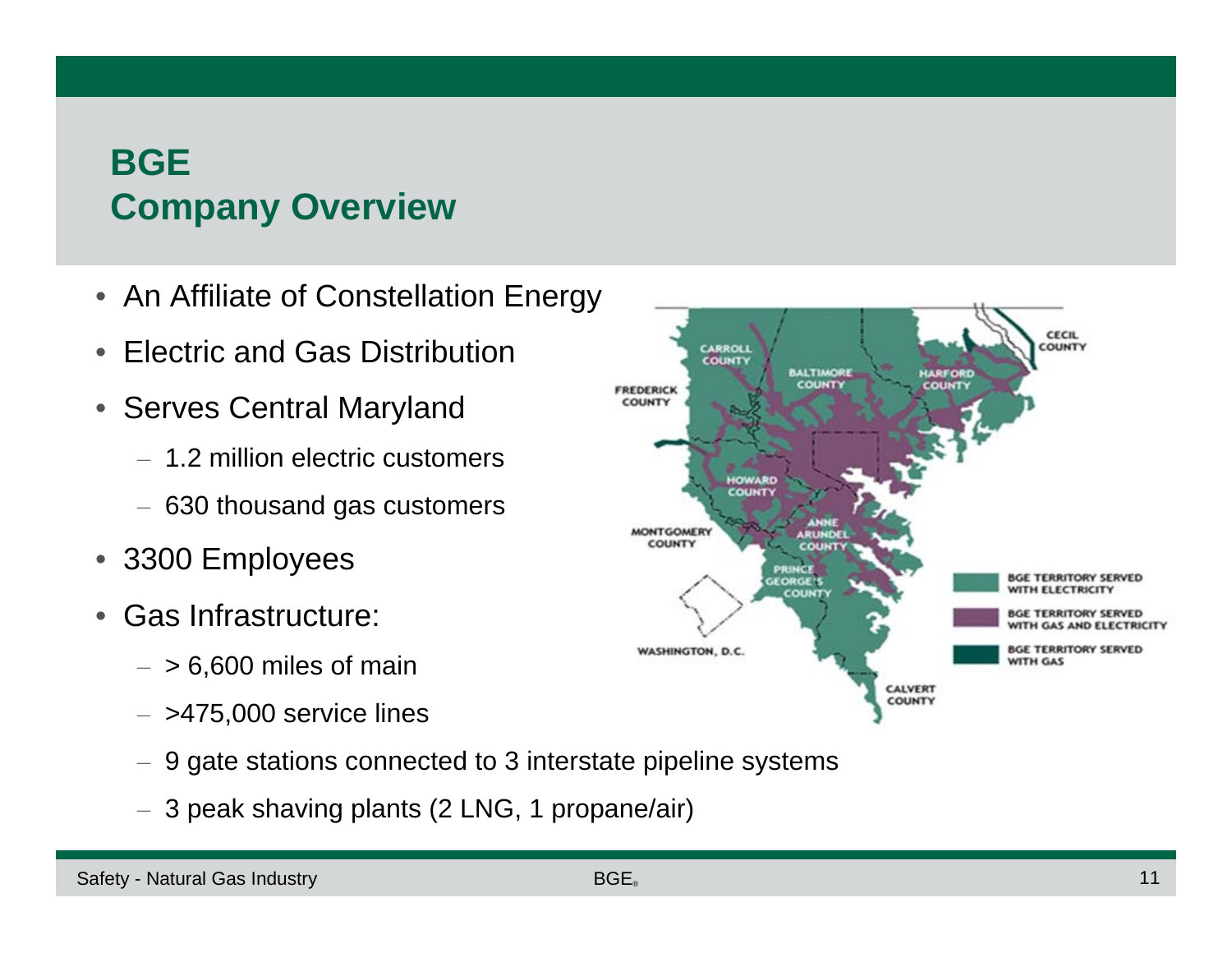#### **BGE**

# **Gas Distribution Public/Customer Safety**

- $\bullet$ **Challenges** 
	- Older materials/legacy infrastructure
- $\bullet$  Example Initiatives
	- "Early adopter" approach for new regulations (OQ, TIMP, DIMP)
		- ·Active in shaping new regulations
		- ·Start early and take the time to do it right
	- Risk based asset management approach (Optimain)
	- Metrics and performance goals (examples: emergency response, leak management)
	- Emergency response
		- ·Incident command procedures/training
		- ·Outage management procedures and system
		- ·Drills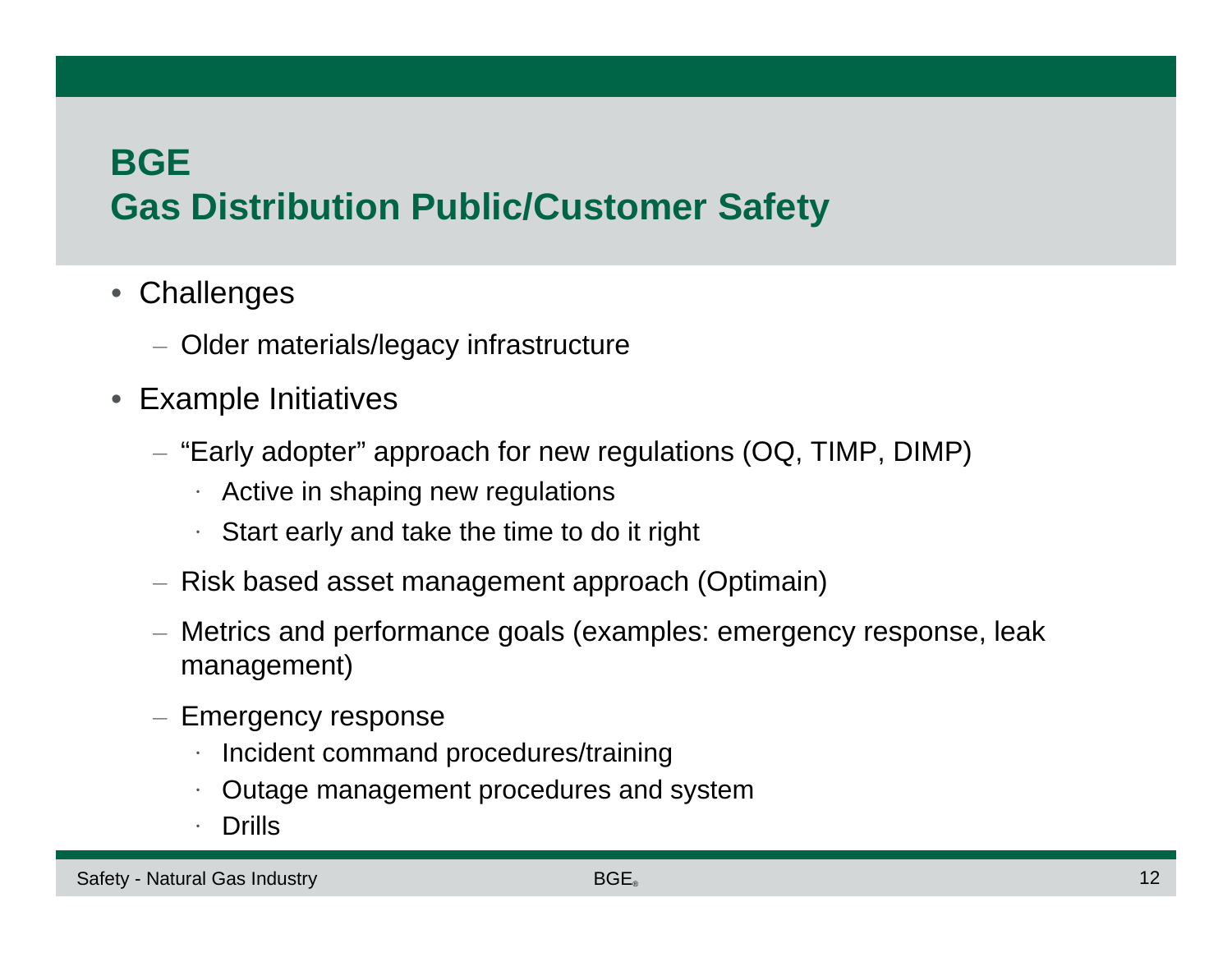#### **BGEEmployee/Contractor Safety**

- $\bullet$ **Challenges** 
	- Same things as everyone else (see slide 10)!
	- Aging workforce
	- Very difficult driving environment
	- Institutionalizing initiatives
- Example Initiatives
	- Job Briefing (SAFE.)/Risk Assessment Matrix (RAM)
	- Safety Observation (leadership and peer-to-peer based)
	- Incident Investigations
	- "Level 1" (Near Miss) Program
	- Driver Assessment/Retraining
	- Training/Evaluation/Qualification (OQ and beyond)
	- Coming Attraction: Human Performance



|                   |              |                                                                | <b>BGE S.A.F.E FORM</b>                                                                                                                                                                   |         |          |                                                                                                                                                                                                       |              |                     |
|-------------------|--------------|----------------------------------------------------------------|-------------------------------------------------------------------------------------------------------------------------------------------------------------------------------------------|---------|----------|-------------------------------------------------------------------------------------------------------------------------------------------------------------------------------------------------------|--------------|---------------------|
|                   |              |                                                                | <b>JOB INFORMATION</b>                                                                                                                                                                    |         |          |                                                                                                                                                                                                       |              |                     |
| DATE:             |              |                                                                | LOCATION:                                                                                                                                                                                 |         |          |                                                                                                                                                                                                       |              |                     |
| WMS At Orose:     |              |                                                                | Cross Street:                                                                                                                                                                             |         |          |                                                                                                                                                                                                       |              |                     |
| # or Transvisions |              |                                                                | County/City:                                                                                                                                                                              |         |          |                                                                                                                                                                                                       |              |                     |
| CALL BACK #:      |              |                                                                | Joe Descermon:                                                                                                                                                                            |         |          |                                                                                                                                                                                                       |              |                     |
| ALTERNATE #:      |              |                                                                | <b>NEAREST</b>                                                                                                                                                                            |         |          |                                                                                                                                                                                                       |              |                     |
|                   |              |                                                                | HOSPITAL:                                                                                                                                                                                 |         |          |                                                                                                                                                                                                       |              |                     |
|                   |              |                                                                | STOP - REVIEW JOB HAZARDS AND CONTINGENCY PLANNING                                                                                                                                        |         |          |                                                                                                                                                                                                       |              |                     |
|                   |              | JOB SITE SUPERVISOR & TEAM MEMBERS                             |                                                                                                                                                                                           |         |          | <b>Maximum Consequence</b>                                                                                                                                                                            |              |                     |
| M M<br>п          |              | <b>TRAFFIC CONDITIONS</b>                                      |                                                                                                                                                                                           | Mining  | Moderate | Serious                                                                                                                                                                                               | Malor        | Catasu              |
| M                 | $\mathbb{N}$ | EXTERNAL FACTORS                                               | Almost                                                                                                                                                                                    | M       | M        | ×                                                                                                                                                                                                     | $\mathbf{H}$ | trophic<br>н        |
| M                 | $\mathbb{N}$ | WEATHER (CURRENT & FORECAST)                                   | Ukathool<br>Certain<br>Likely                                                                                                                                                             | L       | M        | ×                                                                                                                                                                                                     | $\mathbf{H}$ | н                   |
| M                 | $\mathbb{N}$ | <b>GENERAL PUBLIC SAFETY</b>                                   | <b>Possible</b><br>Unlikely                                                                                                                                                               | t.<br>٠ | t.<br>t. | M<br>м                                                                                                                                                                                                | m<br>M       | $\blacksquare$<br>н |
| M                 | $\mathbb{N}$ | OVERHEAD / UNDERGROUND HAZARD                                  |                                                                                                                                                                                           |         |          |                                                                                                                                                                                                       |              |                     |
| M                 | $_{\rm M}$   | <b>DANGER ZONE</b>                                             |                                                                                                                                                                                           |         |          |                                                                                                                                                                                                       |              |                     |
|                   |              | increases, STOP and implement<br>control measures              | starting task and proceed<br>cautiously. If control<br>measures prove insufficient or<br>risks increase because of<br>changing condition STOP task<br>and resystuate control<br>measures. |         |          | "MEDIUM" or lower level. If<br>task is underway. STOP, and<br>IMMEDIATELY implement risk<br>control measures. If risk<br>CANNOT be reduced, stop work.<br>and excalate to next level of<br>authority. |              |                     |
|                   |              | <b>DISK MITIGATION STRATEGY-</b>                               |                                                                                                                                                                                           |         |          |                                                                                                                                                                                                       |              |                     |
|                   |              |                                                                |                                                                                                                                                                                           |         |          |                                                                                                                                                                                                       |              |                     |
|                   |              | JOB SITE SUPERVISOR & TEAM MEMBERS<br>DETAILED IN SCORE / TASK | <b>ASSESS - REVIEW WORK PLAN &amp; PROCEDURES</b>                                                                                                                                         |         |          |                                                                                                                                                                                                       |              |                     |
|                   |              | PPE / Tools & EquipMENT                                        |                                                                                                                                                                                           |         |          |                                                                                                                                                                                                       |              |                     |
|                   |              | TRENCHING / SHORING / CONFINED<br>- ENCLOSED SPACES            |                                                                                                                                                                                           |         |          |                                                                                                                                                                                                       |              |                     |